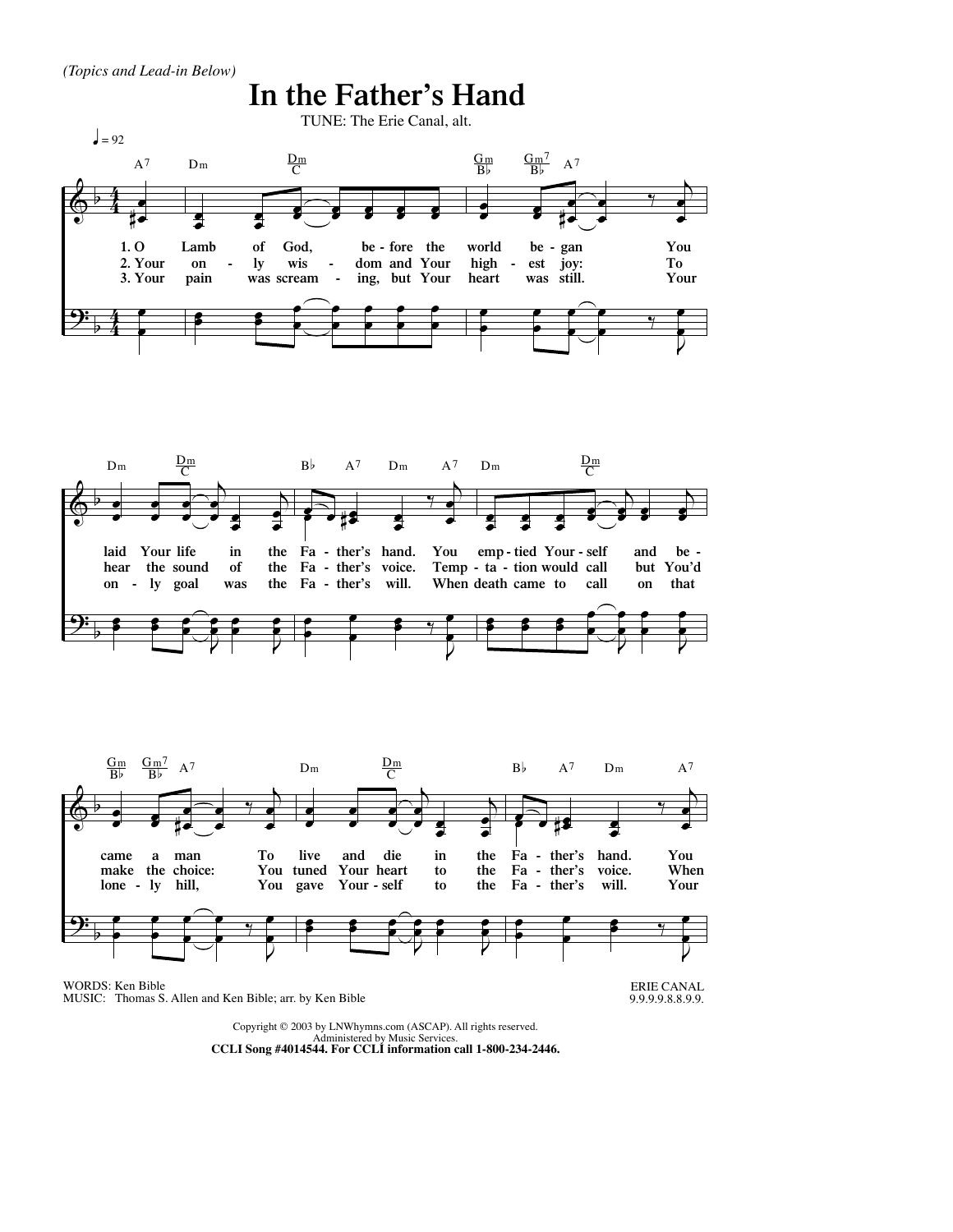

TOPICS: Jesus' Suffering & Death; Consecration; Holiness; Life of Christ; Suffering for Christ

LEAD-IN: *Your attitude should be the same as that of Christ Jesus: Who, being in very nature God, did not consider equality with God something to be grasped, but made himself nothing, taking the very nature of a servant, being made in human likeness. And being found in appearance as a man, he humbled himself and became obedient to death–even death on a cross!* (Philippians 2:5-8, NIV)